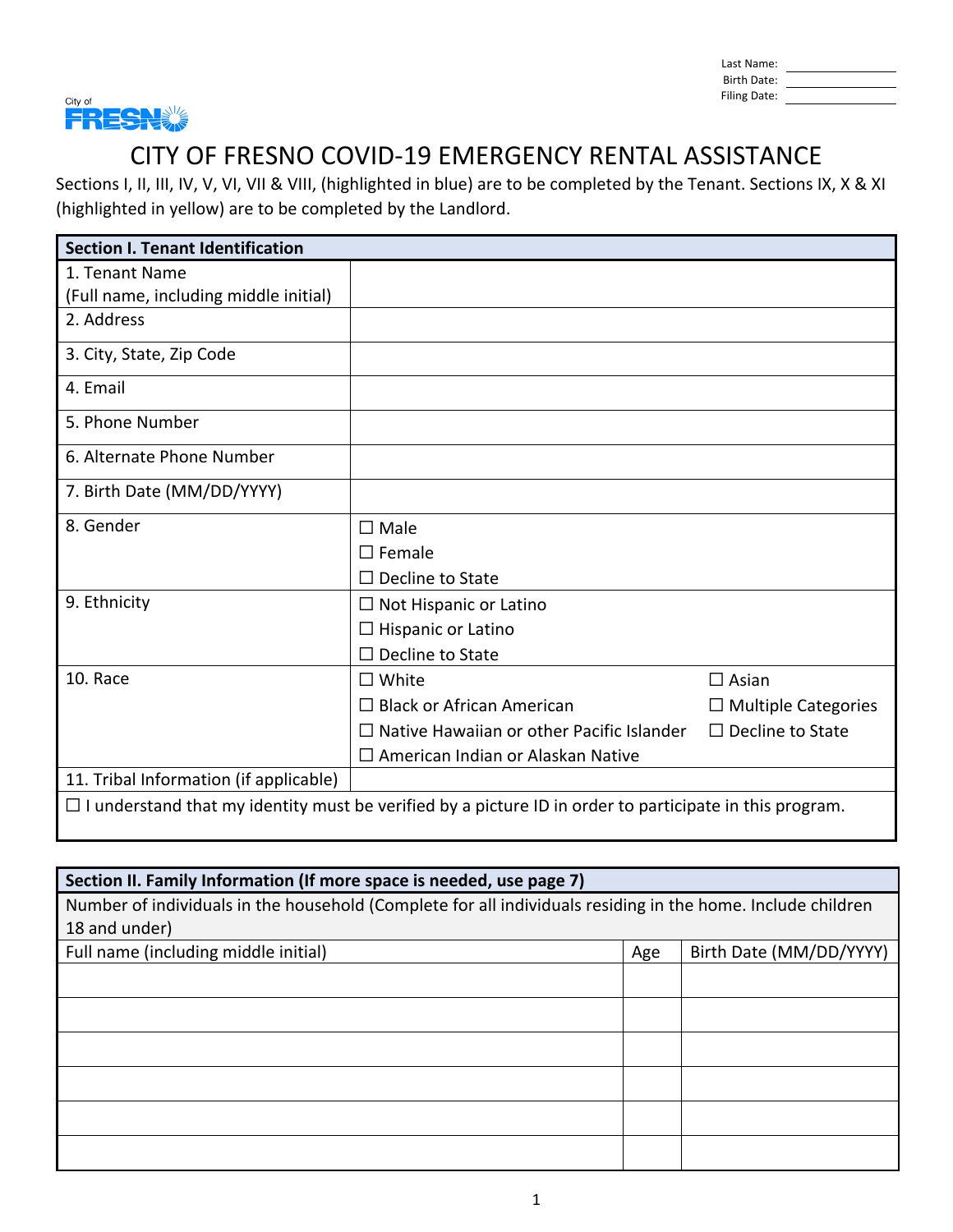| Last Name:   |  |
|--------------|--|
| Birth Date:  |  |
| Filing Date: |  |



### **Section III. Family Income and Eligibility**

1. Did one or more individuals in the household qualify for the following programs? *If yes, please checkmark and attest below. If no, complete #2 and #3 and attest below.*

☐ Medi‐Cal

 $\Box$  Women, Infants, and Children (WIC)

 $\Box$  Supplemental Nutrition Assistance Program (SNAP) known as CalFresh in CA

 $\Box$  Food Distribution Program on Indian Reservations (FDPIR)

 $\Box$  Temporary Assistance for Needy Families (TANF) known as CalWORKS in CA

 $\Box$  Subsidized housing (not including housing choice, project- based, or Section 8 vouchers) that required income documentation as a condition of residency

#### **•** Indicate Program Name:

 $\Box$  OTHER: Any household income-based state or federally funded assistance program for low-income persons or households

### **Indicate Program Name: \_\_\_\_\_\_\_\_\_\_\_\_\_\_\_\_\_\_\_\_\_\_\_\_\_\_\_\_\_\_\_\_\_\_\_\_\_\_\_\_\_\_\_\_\_\_\_\_\_\_\_\_\_\_\_\_\_\_**

 $\Box$  OTHER: Any locally operated assistance program for low-income persons or households that requires household income verification and uses federal income limits

### **Indicate Program Name: \_\_\_\_\_\_\_\_\_\_\_\_\_\_\_\_\_\_\_\_\_\_\_\_\_\_\_\_\_\_\_\_\_\_\_\_\_\_\_\_\_\_\_\_\_\_\_\_\_\_\_\_\_\_\_\_\_\_**

Must provide most current verification of participation in the program in the form of a determination letter *from the government agency that verified the applicant's household income made on or after January 1, 2020* ☐ Document Received by Organization

| ZUZU                                                                                                  | <b>DUCULLER</b> Received by Organization |    |
|-------------------------------------------------------------------------------------------------------|------------------------------------------|----|
| 2. If you are not part of an above program please indicate you Current Total Monthly                  |                                          | \$ |
| Family Income                                                                                         |                                          |    |
| Must provide most current verification of income as listed below.                                     |                                          |    |
| 3. Income Verification: Please select one if you do not participate in a program above                |                                          |    |
| $\Box$ I filed or will file a 2020 tax return and will certify my household annual income by using my |                                          |    |
| 2020 Federal Income Tax Return, or other official 2020 Income Tax documentation (1099, 1099G,         |                                          |    |
| $W-2)$                                                                                                |                                          |    |
| Enter the Household Adjusted Gross Income from your 2020 Federal Income Tax Return                    |                                          |    |
| Must provide 2020 Federal Tax Income Return, 1099(s), 1099G or W-2(s) for your household              |                                          |    |
| $\Box$ Document Received by Organization                                                              |                                          |    |
| $\Box$ I will certify income for each household member (complete the below table)                     |                                          |    |
| Enter the Annual Household Income for your household                                                  |                                          |    |
| <b>Household Member Name:</b>                                                                         | Individual Annual Income:                |    |
| <b>Household Member Name:</b><br>Individual Annual Income:                                            |                                          |    |
| <b>Household Member Name:</b><br>Individual Annual Income:                                            |                                          |    |
| <b>Household Member Name:</b><br>Individual Annual Income:                                            |                                          |    |
| Must provide current verification of income in the form of a wage statement, interest statement, or   |                                          |    |
| unemployment compensation statement for each household member listed above                            |                                          |    |

□ Document Received by Organization

☐ *I attest that the information provided above is true and correct to the best of my knowledge. Certifications and attestations are legal statements that testify to the truth of your statements in this application.*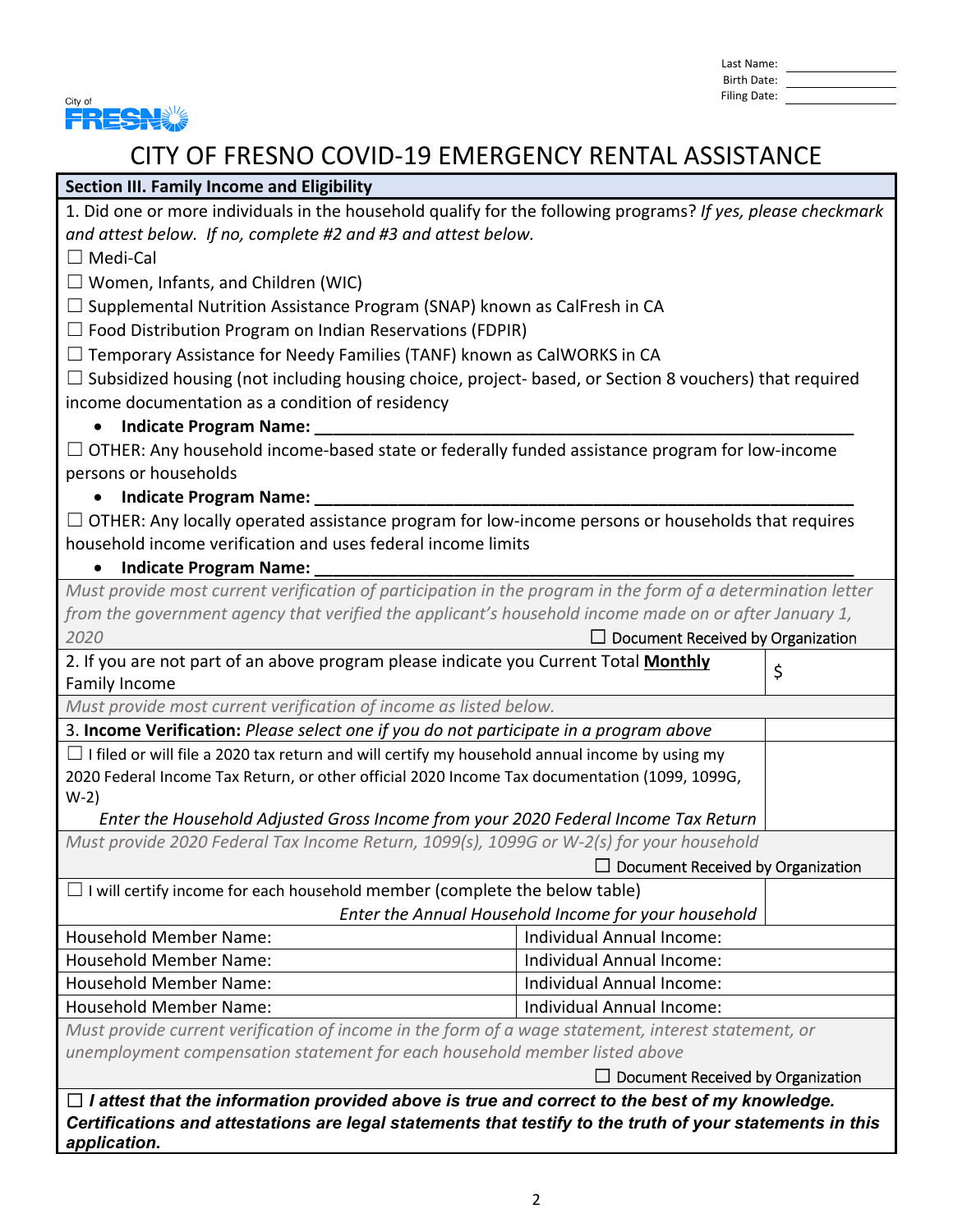| Last Name:   |  |
|--------------|--|
| Birth Date:  |  |
| Filing Date: |  |



| Section IV. COVID-19 Impact Information                                                                                   |               |  |
|---------------------------------------------------------------------------------------------------------------------------|---------------|--|
| 1. Did one or more individuals in the household qualify for unemployment benefits,                                        | $\Box$ Yes    |  |
| experience a reduction in household income, incur significant costs (e.g., child home on                                  | $\Box$ No     |  |
| distance learning, increase in child care costs, incurred medical costs related to COVID-19,                              |               |  |
| increase in household expenses due to COVID-19), or experience other financial hardship                                   |               |  |
| after April 1, 2020, related to the COVID-19 pandemic?                                                                    |               |  |
| If answered yes, please continue the application. If you check no, you do not qualify for the City of Fresno              |               |  |
| <b>ERA Program</b>                                                                                                        |               |  |
| 2. Please check the conditions that apply to anyone in your household related to the COVID-19 pandemic                    |               |  |
| $\Box$ Currently unemployed for 90 days or more                                                                           |               |  |
| $\Box$ Laid off-receiving unemployment assistance                                                                         |               |  |
| $\Box$ Laid off-not receiving unemployment assistance                                                                     |               |  |
| $\Box$ Place of employment has closed                                                                                     |               |  |
| $\Box$ Must stay home to care for child/children due to closure of daycare or school                                      |               |  |
| $\Box$ Self-employed, and business is no longer supplying income or such income has been reduced                          |               |  |
| $\Box$ Incurred costs related to Stay-At-Home orders, work-from-home, or school-from-home requirements                    |               |  |
| including increased internet bills, increased utility bills, necessary equipment purchases, and other                     |               |  |
| unplanned costs                                                                                                           |               |  |
| $\Box$ Unwilling or unable to participate in previous employment due to high risk of severe illness from COVID-           |               |  |
| 19                                                                                                                        |               |  |
| $\Box$ Provided a financial distress form to landlord                                                                     |               |  |
| $\Box$ Reduction or elimination of child or spousal support                                                               |               |  |
| $\Box$ I or someone in my household had an unexpected COVID-19 related medical or funeral expense                         |               |  |
| $\Box$ Child or Adult dependent care expenses increased due to COVID-19                                                   |               |  |
| $\Box$ If none of the above apply, please provide a description below of your or a household member's financial           |               |  |
| hardship experienced due to the COVID-19 pandemic                                                                         |               |  |
|                                                                                                                           |               |  |
|                                                                                                                           |               |  |
|                                                                                                                           |               |  |
| 3. Has your landlord issued a Notice to Pay, an Eviction Notice, filed an Unlawful Detainer                               | $\square$ Yes |  |
| against you due to unpaid rents, or indicated they will be seeking to evict you?                                          | $\Box$ No     |  |
| If you answered yes, please contact the Eviction Protection Program at 559.621.8400                                       |               |  |
| www.fresno.gov/epp                                                                                                        |               |  |
| $\Box$ I attest that the information provided above is true and correct to the best of my knowledge.                      |               |  |
| Certifications and attestations are legal statements that testify to the truth of your statements in this<br>application. |               |  |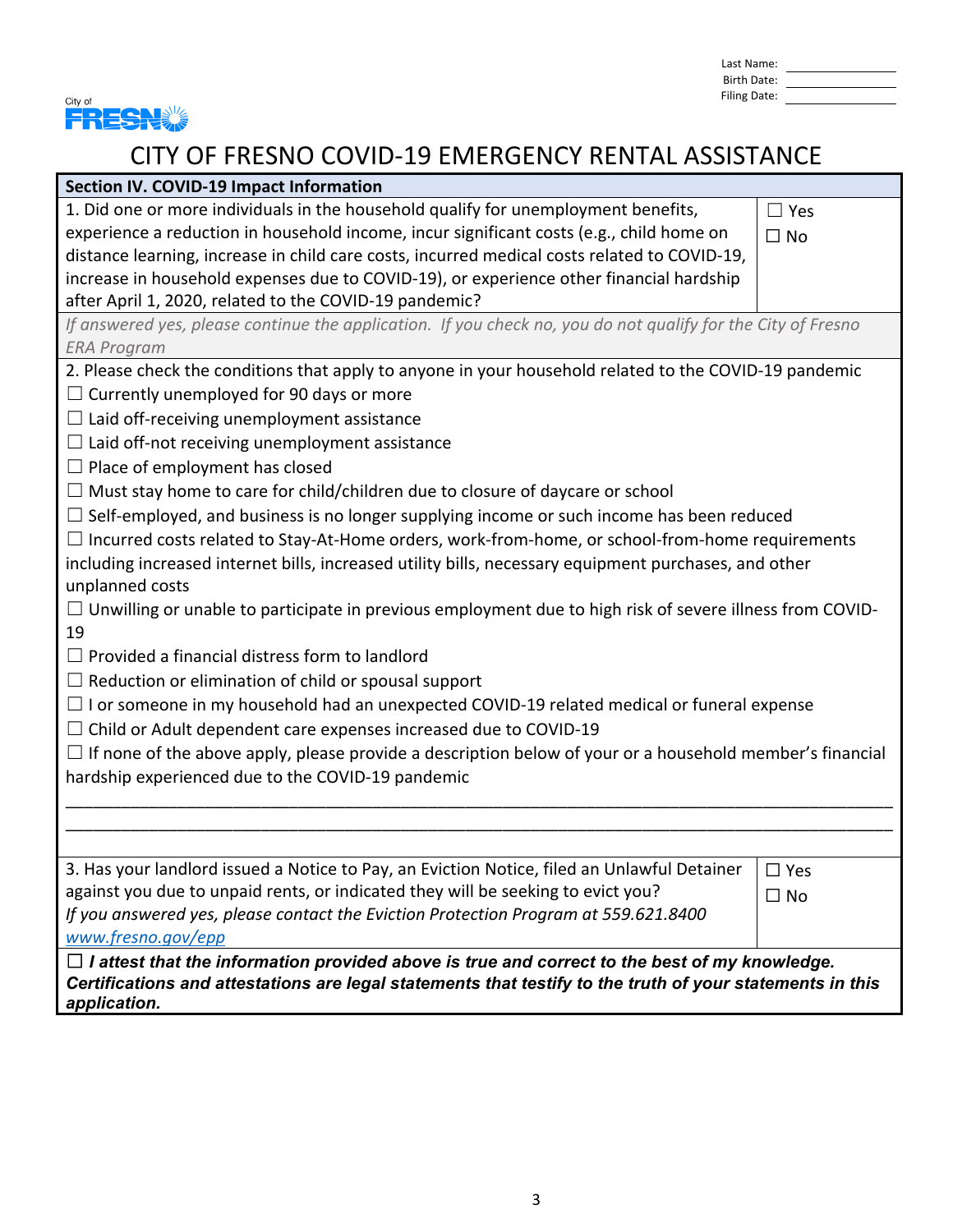

Last Name: Birth Date: Filing Date:

| <b>Section V. Tenant Rental Obligation Information</b>                                                                                                                                                        |                                                                          |                                                                                           |           |                  |
|---------------------------------------------------------------------------------------------------------------------------------------------------------------------------------------------------------------|--------------------------------------------------------------------------|-------------------------------------------------------------------------------------------|-----------|------------------|
| 1. Are you requesting rental assistance?<br>$\square$ Yes                                                                                                                                                     |                                                                          |                                                                                           |           |                  |
| If your answer is no, please skip to Section VI                                                                                                                                                               |                                                                          |                                                                                           | $\Box$ No |                  |
| 2. What is your monthly rent payment?                                                                                                                                                                         |                                                                          |                                                                                           |           | \$               |
|                                                                                                                                                                                                               |                                                                          | Must provide most current rental agreement between tenant and landlord/owner/business.    |           |                  |
|                                                                                                                                                                                                               | 3. How many months do you owe in back rent after April 1, 2020?          |                                                                                           |           |                  |
|                                                                                                                                                                                                               |                                                                          | Must provide most current detailed verification of amount due to landlord/owner/business. |           |                  |
|                                                                                                                                                                                                               | 4. How much is currently due to your landlord/owner after April 1, 2020? |                                                                                           |           |                  |
| April 2020-\$                                                                                                                                                                                                 | October 2020-\$                                                          | April 2021-\$                                                                             |           | October 2021-\$  |
| May 2020-\$                                                                                                                                                                                                   | November 2020-\$                                                         | May 2021-\$                                                                               |           | November 2021-\$ |
| June 2020-\$                                                                                                                                                                                                  | December 2020-\$                                                         | June 2021-\$                                                                              |           | December 2021-\$ |
| July 2020-\$                                                                                                                                                                                                  | January 2021-\$                                                          | July 2021-\$                                                                              |           |                  |
| August 2020-\$                                                                                                                                                                                                | February 2021-\$<br>August 2021-\$                                       |                                                                                           |           |                  |
| September 2020 - \$<br>March 2021 - \$<br>September 2021 -\$                                                                                                                                                  |                                                                          |                                                                                           |           |                  |
| 5. How much have you incurred in late fees?                                                                                                                                                                   |                                                                          |                                                                                           |           |                  |
| 6. How much have you incurred in relocation fees?                                                                                                                                                             |                                                                          |                                                                                           |           |                  |
| 7. Have you received any COVID-19 federal, state, or local rental assistance since April<br>$\Box$ Yes                                                                                                        |                                                                          |                                                                                           |           |                  |
| 1, 2020? (e.g., Housing Rental Assistance)                                                                                                                                                                    |                                                                          | $\square$ No                                                                              |           |                  |
| If answered yes, please provide:                                                                                                                                                                              |                                                                          |                                                                                           |           |                  |
| Organization received from:<br>Amount: \$<br>Date:                                                                                                                                                            |                                                                          |                                                                                           |           |                  |
| 8. Do you currently receive any federal, state, or local rental assistance? (e.g., Housing<br>$\Box$ Yes                                                                                                      |                                                                          |                                                                                           |           |                  |
| Choice Voucher or Project-Based Rental Assistance)<br>$\Box$ No                                                                                                                                               |                                                                          |                                                                                           |           |                  |
| If answered yes, please provide:<br>$\Box$ Monthly<br>One-time<br>$\Box$                                                                                                                                      |                                                                          |                                                                                           |           |                  |
| Organization received from:<br>Amount: \$<br>Date:                                                                                                                                                            |                                                                          |                                                                                           |           |                  |
| $\Box$ I attest that the information provided above is true and correct to the best of my knowledge and<br>that the costs identified in this request were incurred after April 1, 2020 as per California Law. |                                                                          |                                                                                           |           |                  |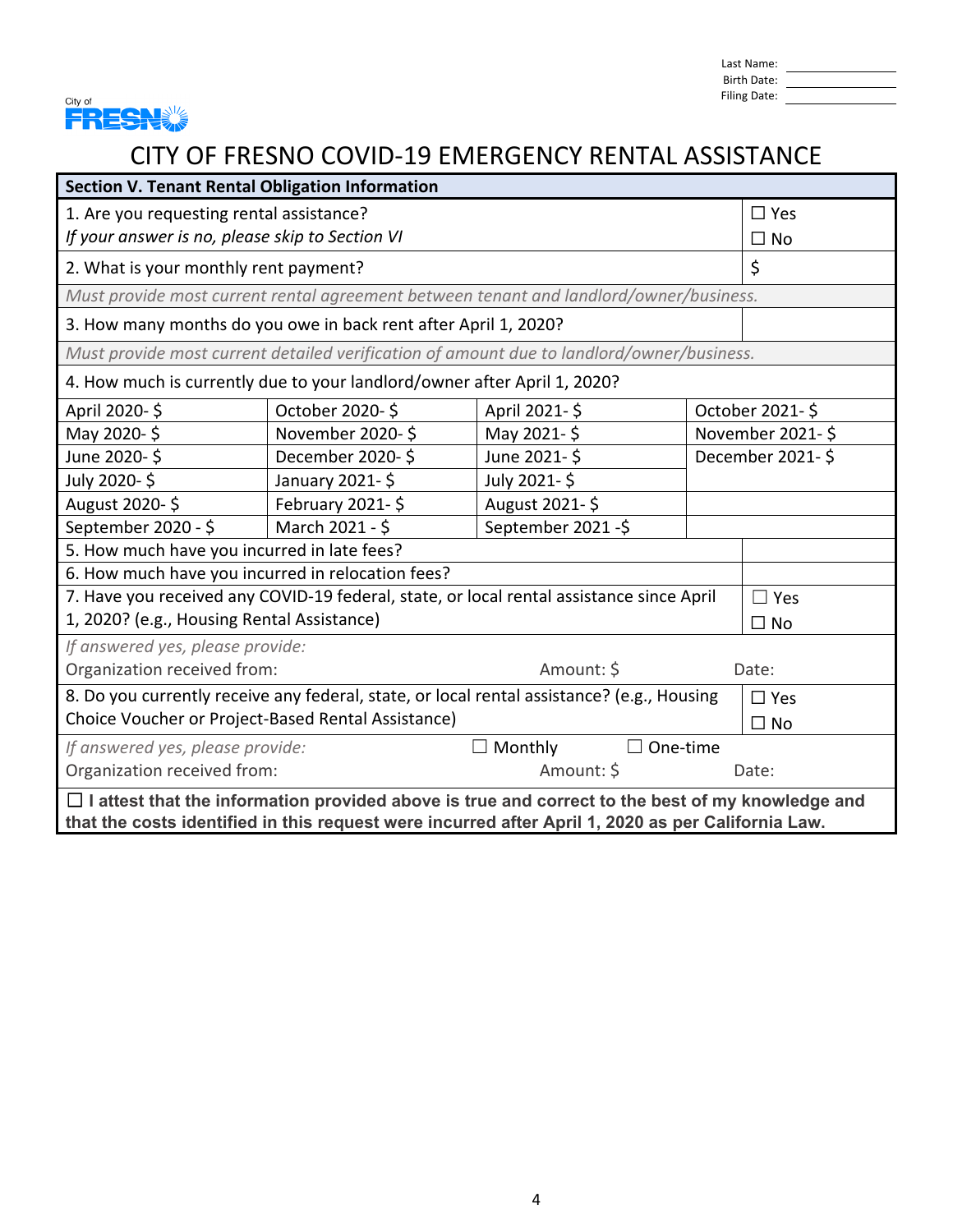

| <b>Section VI. Utility Information</b>                                                                                                                                                                               |       |              |                                          |
|----------------------------------------------------------------------------------------------------------------------------------------------------------------------------------------------------------------------|-------|--------------|------------------------------------------|
| (Tenants Only – please upload rental agreement or rental affidavit)                                                                                                                                                  |       |              | $\Box$ Document Received by organization |
| Must provide account information for each utility you are requesting assistance for (Utility Companies will be                                                                                                       |       |              |                                          |
| paid directly)                                                                                                                                                                                                       |       |              |                                          |
| a.) Electricity                                                                                                                                                                                                      |       |              | $\varsigma$                              |
| <b>Provider Name</b>                                                                                                                                                                                                 | Acct# | Name on Acct |                                          |
|                                                                                                                                                                                                                      |       |              |                                          |
| b.) Gas                                                                                                                                                                                                              |       |              | $\varsigma$                              |
| <b>Provider Name</b>                                                                                                                                                                                                 | Acct# | Name on Acct |                                          |
|                                                                                                                                                                                                                      |       |              |                                          |
| c.) Internet                                                                                                                                                                                                         |       |              | $\zeta$                                  |
| <b>Provider Name</b>                                                                                                                                                                                                 | Acct# | Name on Acct |                                          |
| d.) Water                                                                                                                                                                                                            |       |              | \$                                       |
| <b>Provider Name</b>                                                                                                                                                                                                 | Acct# | Name on Acct |                                          |
|                                                                                                                                                                                                                      |       |              |                                          |
| e.) Sewer                                                                                                                                                                                                            |       |              | $\varsigma$                              |
| <b>Provider Name</b>                                                                                                                                                                                                 | Acct# | Name on Acct |                                          |
|                                                                                                                                                                                                                      |       |              |                                          |
| f.) Solid Waste                                                                                                                                                                                                      |       |              | \$                                       |
| <b>Provider Name</b>                                                                                                                                                                                                 | Acct# | Name on Acct |                                          |
|                                                                                                                                                                                                                      |       |              |                                          |
| By signing this form, I hereby certify that the information included in this application is factual, accurate and                                                                                                    |       |              |                                          |
| complete. I agree to immediately notify the City of Fresno, its contractors, consultants, and other federal or                                                                                                       |       |              |                                          |
| state agencies (City Partners) of any changes to this information. I understand that as a condition of<br>participating in the Program, the City of Fresno and its City Partners are permitted to request additional |       |              |                                          |
| verification if the information reported appears to be inconsistent or incorrect. I understand that if I provide any                                                                                                 |       |              |                                          |
| false information or misrepresentation, it will be grounds for denying my participation in the Program. Further,                                                                                                     |       |              |                                          |
| I agree that I will indemnify, defend, and hold harmless the City of Fresno and its City Partners against any                                                                                                        |       |              |                                          |
| and all liability, losses, damages, or any expenses, including but not limited to attorney's fees, arising out of                                                                                                    |       |              |                                          |
| or resulting from negligence in connection with the Program. By accepting these Terms and Conditions, I give                                                                                                         |       |              |                                          |
| my consent (permission) to the City of Fresno, its City Partners, and to my utility company and its contractors                                                                                                      |       |              |                                          |
| to share information about my household's utility account, energy usage and/or other information needed to                                                                                                           |       |              |                                          |
| provide services and benefits, including the payment of funds to the utility provider on behalf of my household                                                                                                      |       |              |                                          |
| as described in this application. I also understand and consent to the release of this information pursuant to                                                                                                       |       |              |                                          |
| the Public Records Act, to the extent required under California law.                                                                                                                                                 |       |              |                                          |
|                                                                                                                                                                                                                      |       |              |                                          |
| <b>Applicant Name/Signature:</b>                                                                                                                                                                                     |       | Date:        |                                          |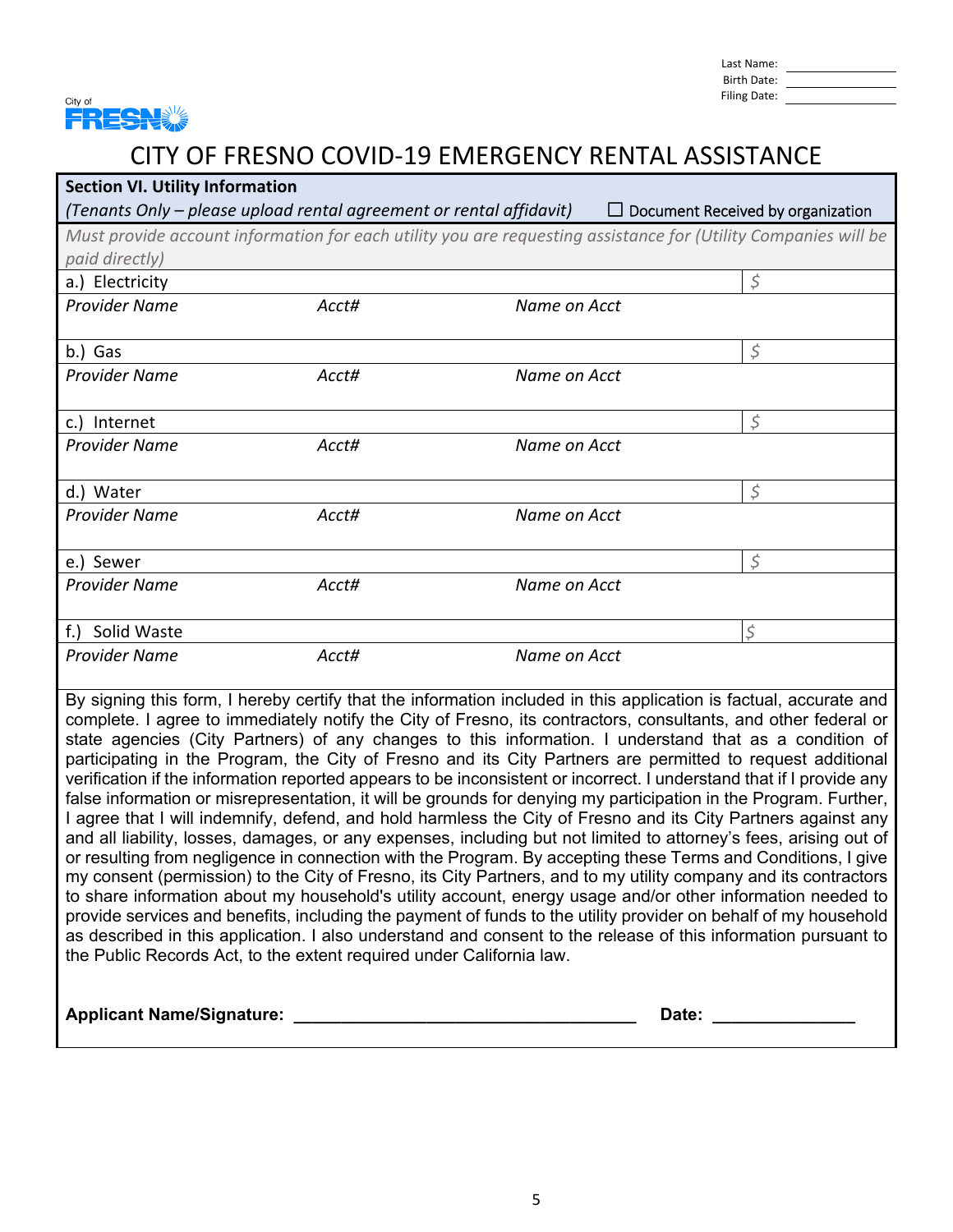| Last Name:   |  |
|--------------|--|
| Birth Date:  |  |
| Filing Date: |  |



| <b>Section VII. Landlord Contact Information</b>                |  |
|-----------------------------------------------------------------|--|
| Landlord/Property Management Company Name                       |  |
| Landlord Email Address                                          |  |
| Landlord Phone                                                  |  |
| For faster processing, please provide as much info as possible. |  |

| Section VIII. Tenant Payment Information - Only complete if Section X, Question 5 was marked "No" |              |                                                                                                      |
|---------------------------------------------------------------------------------------------------|--------------|------------------------------------------------------------------------------------------------------|
| Payment accepted via                                                                              | $\Box$ ACH   | $\Box$ Document Received by Organization                                                             |
|                                                                                                   | $\Box$ Check |                                                                                                      |
|                                                                                                   |              | If you answered ACH, complete the attached ACH form. If you answered Check, complete the information |
|                                                                                                   |              | below. Please ensure Section I. Applicant Identification matches the Tenant Payment Information for  |
| prompt payment.                                                                                   |              |                                                                                                      |
| Issue payment to:                                                                                 |              |                                                                                                      |
| <b>Mailing Address</b>                                                                            |              |                                                                                                      |
| City, State, Zip Code                                                                             |              |                                                                                                      |
| <b>Phone Number</b>                                                                               |              |                                                                                                      |
| Alternate Phone Number                                                                            |              |                                                                                                      |

☐By submitting this Application, I certify that all information I provided is true, accurate, and complete, and if requested, I shall provide further paperwork to support any representations.

 $\Box$  I further acknowledge that falsification of information or any material falsehoods or omissions in the Application, including knowingly seeking duplicative benefits, is subject to state and federal criminal penalties. I understand that I am particularly put on notice that Title 18, Section 1001 of the United States Code states that a person shall be fined or imprisoned for up to five (5) years for knowingly and willfully making any materially false or fraudulent statement or representation.

 $\Box$  I give consent/authorization to the City of Fresno (HCD) and its respective agents, employees, and assigns, to share, disclose, analyze, and discuss all documentation and information provided within this application and in subsequent communications related to the Emergency Rental Assistance Program.

 $\Box$  I acknowledge that all rental assistance funds received from the Emergency Rental Assistance Program must be used to pay rent, as outlined in this certification. Failure to do so could jeopardize my ability to receive funding from the program in the future. I further acknowledge that I have 15 days to pay my landlord (excluding weekends and holidays) once I receive the funds. Failure to do so timely may result in my landlord charging a late fee which is not covered by this program.

### **Tenant Signature**

Please Sign: \_\_\_\_\_\_\_\_\_\_\_\_\_\_\_\_\_\_\_\_\_\_\_\_\_\_\_\_\_\_\_\_\_\_\_\_\_\_\_\_\_\_\_\_\_\_\_\_\_\_ Date: \_\_\_\_\_\_\_\_\_\_\_\_\_\_\_\_\_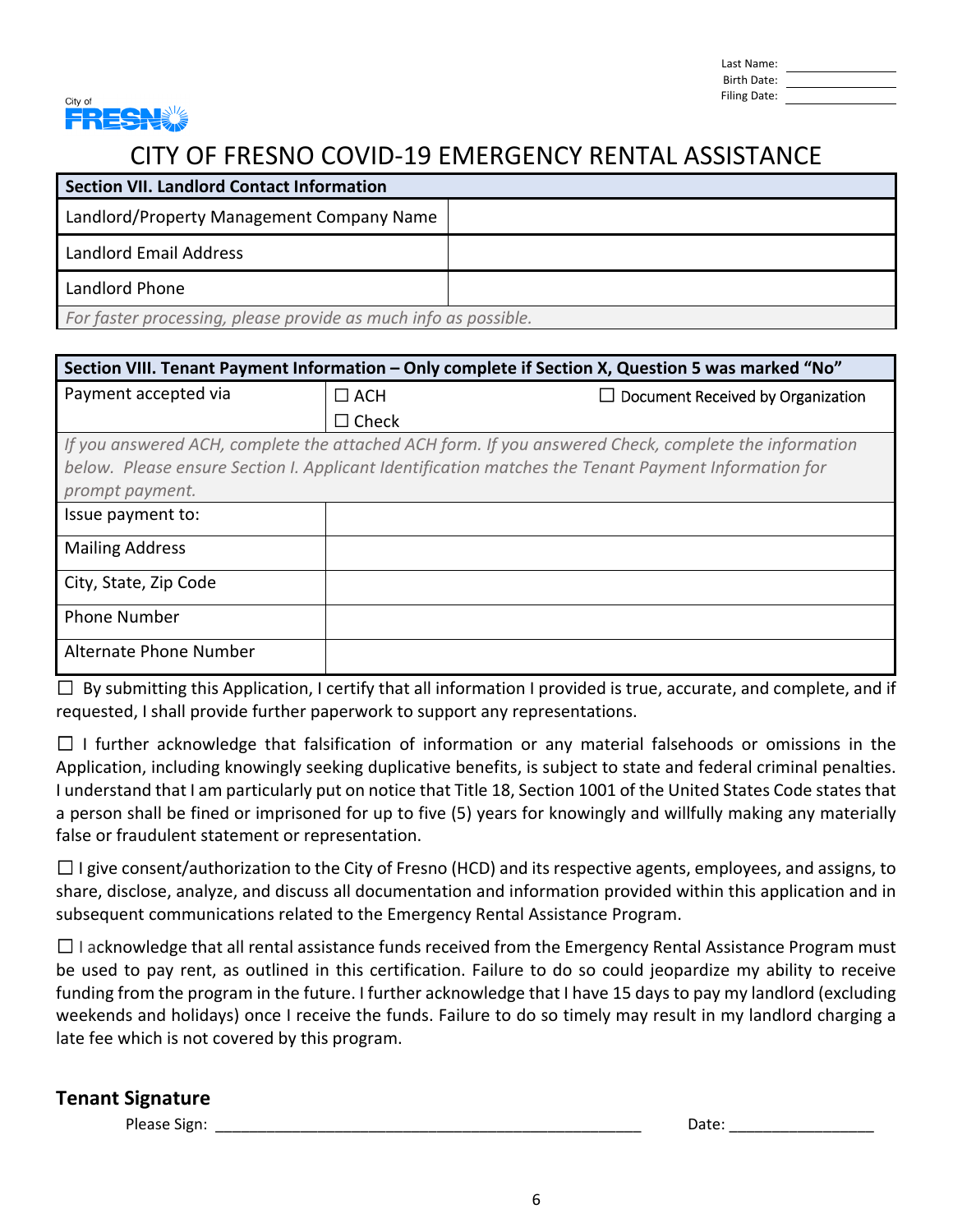| Last Name:   |  |
|--------------|--|
| Birth Date:  |  |
| Filing Date: |  |



| Section II. Family Information - Continued (Only complete this section if additional space is needed from<br>page 1) |  |  |  |
|----------------------------------------------------------------------------------------------------------------------|--|--|--|
| Number of individuals in the household (Complete for all individuals residing in the home. Include children          |  |  |  |
| 18 and under)                                                                                                        |  |  |  |
| Full name (including middle initial)<br>Birth Date (MM/DD/YYYY)<br>Age                                               |  |  |  |
|                                                                                                                      |  |  |  |
|                                                                                                                      |  |  |  |
|                                                                                                                      |  |  |  |
|                                                                                                                      |  |  |  |
|                                                                                                                      |  |  |  |
|                                                                                                                      |  |  |  |
|                                                                                                                      |  |  |  |
|                                                                                                                      |  |  |  |
|                                                                                                                      |  |  |  |
|                                                                                                                      |  |  |  |
|                                                                                                                      |  |  |  |
|                                                                                                                      |  |  |  |
|                                                                                                                      |  |  |  |
|                                                                                                                      |  |  |  |
|                                                                                                                      |  |  |  |
|                                                                                                                      |  |  |  |
|                                                                                                                      |  |  |  |
|                                                                                                                      |  |  |  |
|                                                                                                                      |  |  |  |
|                                                                                                                      |  |  |  |
|                                                                                                                      |  |  |  |
|                                                                                                                      |  |  |  |
|                                                                                                                      |  |  |  |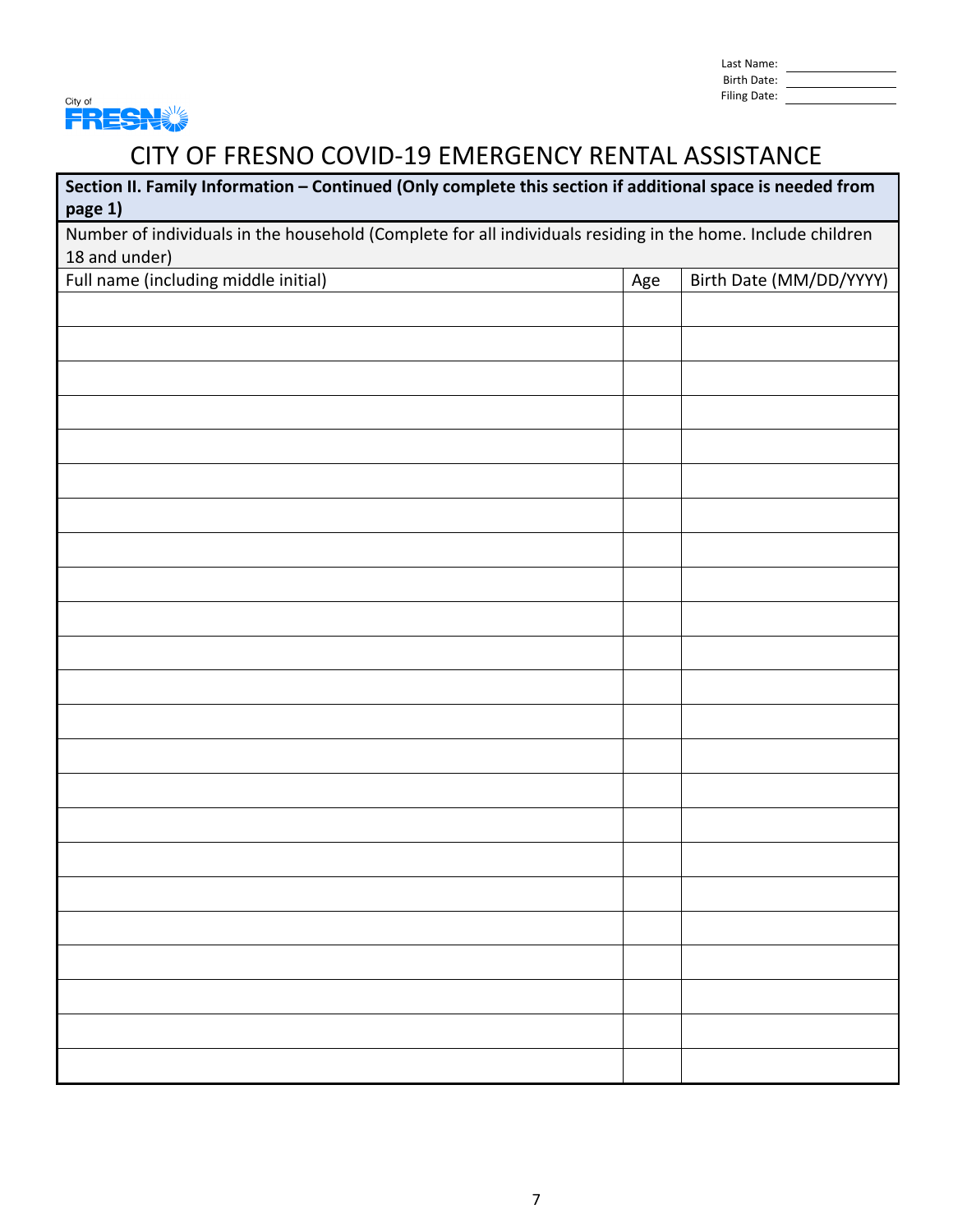| Last Name:   |  |
|--------------|--|
| Birth Date:  |  |
| Filing Date: |  |



| <b>Section IX. Landlord Identification</b> |                                         |                  |
|--------------------------------------------|-----------------------------------------|------------------|
| 1. Landlord/Owner/Business Name            |                                         |                  |
| 2. Address                                 |                                         |                  |
| 3. City, State, Zip Code                   |                                         |                  |
| 4. Email                                   |                                         |                  |
| 5. Phone Number                            |                                         |                  |
| 6. Alternate Phone Number                  |                                         |                  |
| 7. Is the property registered under        | $\Box$ Federally Subsidized Residential | $\Box$ Mixed-Use |
| any of the following categories?           | $\Box$ None                             |                  |
| 8. Property Management Company             |                                         |                  |
| 9. Apartment Complex Name                  |                                         |                  |

| Section X. Landlord's Confirmation of Tenant's Rental Obligation Information                          |                                                                                           |                                          |                  |   |
|-------------------------------------------------------------------------------------------------------|-------------------------------------------------------------------------------------------|------------------------------------------|------------------|---|
|                                                                                                       | \$<br>1. What is the tenant's monthly rent payment?                                       |                                          |                  |   |
|                                                                                                       | Must provide most current rental agreement between tenant and landlord/owner/business.    |                                          |                  |   |
|                                                                                                       |                                                                                           | $\Box$ Document Received by Organization |                  |   |
|                                                                                                       | 2. What is the tenant's total rent due after April 1, 2020 to September 30, 2021?         |                                          |                  | S |
|                                                                                                       | Must provide most current detailed verification of amount due to landlord/owner/business. |                                          |                  |   |
|                                                                                                       |                                                                                           | $\Box$ Document Received by Organization |                  |   |
|                                                                                                       | 3. How much is currently owed by your tenant after April 1, 2020?                         |                                          |                  |   |
| April 2020-\$                                                                                         | October 2020-\$                                                                           | April 2021-\$                            | October 2021-\$  |   |
| May 2020-\$                                                                                           | November 2020-\$                                                                          | May 2021-\$                              | November 2021-\$ |   |
| June 2020-\$                                                                                          | December 2020-\$                                                                          | June 2021-\$                             | December 2021-\$ |   |
| July 2020-\$                                                                                          | January 2021-\$                                                                           | July 2021-\$                             |                  |   |
| August 2020-\$                                                                                        | February 2021- $\frac{1}{2}$                                                              | August 2021-\$                           |                  |   |
| September 2020-\$                                                                                     | March 2021-\$                                                                             | September 2021-\$                        | Total Rent-\$    |   |
| 4. How much has tenant incurred in late fees?<br>Ś                                                    |                                                                                           |                                          |                  |   |
| 5. Do you agree to accept payment from the City of Fresno's Emergency Rental Assistance<br>$\Box$ Yes |                                                                                           |                                          |                  |   |
| Program on behalf of tenant?<br>$\Box$ No                                                             |                                                                                           |                                          |                  |   |
| If answered yes, proceed to Section XI.                                                               |                                                                                           |                                          |                  |   |
| If answered no, proceed to the signature portion at the bottom                                        |                                                                                           |                                          |                  |   |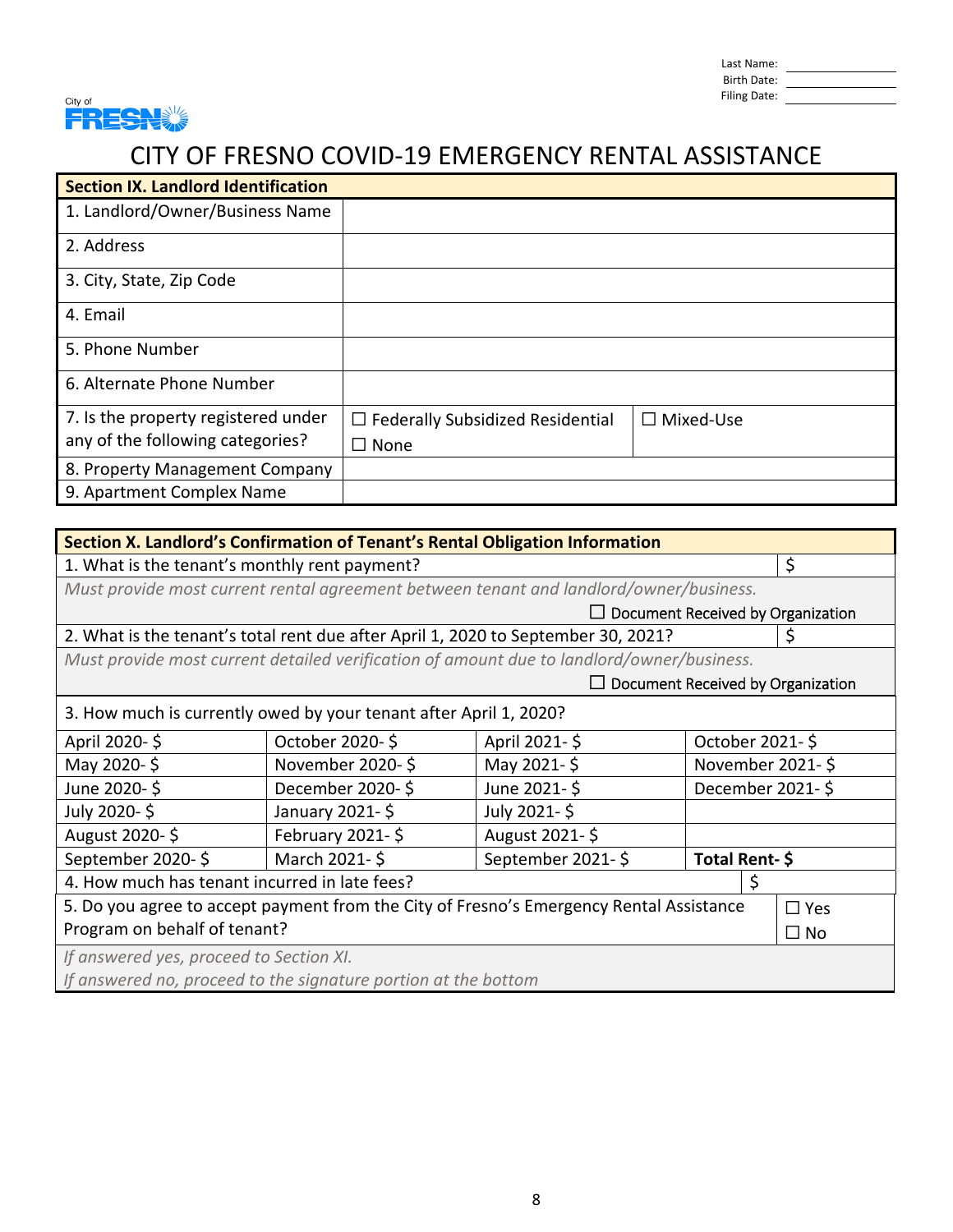Last Name: Birth Date: Filing Date:



### CITY OF FRESNO COVID‐19 EMERGENCY RENTAL ASSISTANCE

| Section XI. Landlord Payment Information – Only complete if Section VI, Question 3 was marked "Yes" |              |                                              |
|-----------------------------------------------------------------------------------------------------|--------------|----------------------------------------------|
| Payment accepted via                                                                                | $\Box$ ACH   | $\Box$ ACH Document Received by Organization |
|                                                                                                     | $\Box$ Check | $\Box$ W9 Document Received by Organization  |
| If you answered ACH, provide completed W-9 form and complete the attached ACH form.                 |              |                                              |
| If you answered Check, provide completed W-9 form.                                                  |              |                                              |
| Please ensure VII. Landlord Identification matches the ACH and W-9 for prompt payment.              |              |                                              |
| Issue payment to:                                                                                   |              |                                              |
| <b>Mailing Address</b>                                                                              |              |                                              |
| City, State, Zip Code                                                                               |              |                                              |
| <b>Phone Number</b>                                                                                 |              |                                              |
| Alternate Phone Number                                                                              |              |                                              |

 $\Box$  By submitting this Application, I certify that all information I provided is true, accurate, and complete, and if requested, I shall provide further paperwork to support any representations.

 $\Box$  I further acknowledge that falsification of information or any material falsehoods or omissions in the Application, including knowingly seeking duplicative benefits, is subject to state and federal criminal penalties. I understand that I am particularly put on notice that Title 18, Section 1001 of the United States Code states that a person shall be fined or imprisoned for up to five (5) years for knowingly and willfully making any materially false or fraudulent statement or representation.

 $\Box$  I certify that, by accepting payment under the Program, such payment will be payment in full of the entire rental debt owed by the Tenant and the Tenant's household to me for the specified time period. Furthermore, I hereby release any and all claims for nonpayment of rental debt owed for the specified time period, including a claim for unlawful detainer pursuant to paragraph (2) and (3) of Section 1161 of the Code of Civil Procedure, against the Tenant and the Tenant's household.

### **Landlord Signature**

Please Sign: \_\_\_\_\_\_\_\_\_\_\_\_\_\_\_\_\_\_\_\_\_\_\_\_\_\_\_\_\_\_\_\_\_\_\_\_\_\_\_\_\_\_\_\_\_\_\_\_\_\_ Date: \_\_\_\_\_\_\_\_\_\_\_\_\_\_\_\_\_